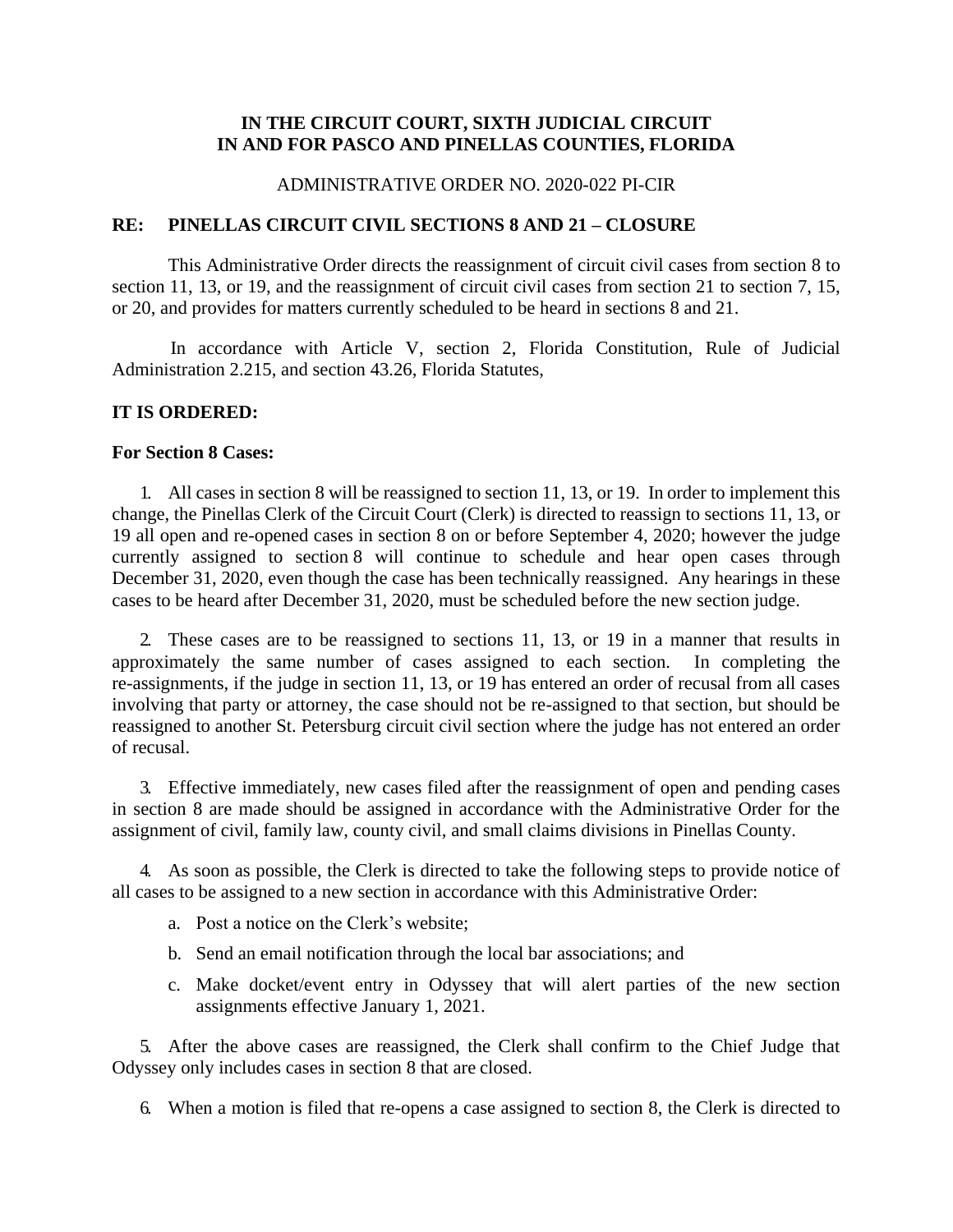assign the matter to section 11, 13, or 19 in accordance with the Administrative Order for the assignment of civil, family law, county civil, and small claims divisions in Pinellas County.

## **For Section 21 Cases:**

1. All cases in section 21 will be reassigned to section 7, 15, or 20. In order to implement this change, the Clerk is directed to reassign to sections 7, 15, or 20 all open and re-opened cases in section 21 on or before September 4, 2020; however the judge currently assigned to section 21 will continue to schedule and hear open cases through December 31, 2020 even though the case has been technically reassigned. Any hearings in these cases to be heard after December 31, 2020, must be scheduled before the new section judge.

2. These cases are to be reassigned to sections 7, 15, or 20 in a manner that results in approximately the same number of cases assigned to each section. In completing the re-assignments, if the judge in section 7, 15, or 20 has entered an order of recusal from all cases involving that party or attorney, the case should not be re-assigned to that section, but should be reassigned to another Clearwater circuit civil section where the judge has not entered an order of recusal.

3. Effective immediately, new cases filed after the reassignment of open and pending cases in section 21 are made should be assigned in accordance with the Administrative Order for the assignment of civil, family law, county civil, and small claims divisions in Pinellas County.

4. As soon as possible, the Clerk is directed to take the following steps to provide notice of all cases to be assigned to a new section in accordance with this Administrative Order:

- a. Post a notice on the Clerk's website;
- b. Send an email notification through the local bar; and
- c. Make docket/event entry in Odyssey that will alert parties of the new section assignments effective January 1, 2021.

5. After the above cases are reassigned, the Clerk shall confirm to the Chief Judge that Odyssey only includes cases in section 21 that are closed.

6. When a motion is filed that re-opens a case assigned to section 21, the Clerk is directed to assign the matter to section 7, 15, or 20, in accordance with the Administrative Order for the assignment of civil, family law, county civil, and small claims divisions in Pinellas County.

In those cases currently scheduled for trial or ready to be scheduled for trial in sections 8 or 21, the parties shall confer within 30 days of this order and schedule a Case Management Conference with the newly assigned section judge in order to schedule or confirm a trial date.

**DONE AND ORDERED** in Chambers at St Petersburg, Pinellas County, Florida this day of August 2020.

# ORIGINAL SIGNED ON AUGUST 28, 2020 BY ANTHONY RONDOLINO, CHIEF JUDGE